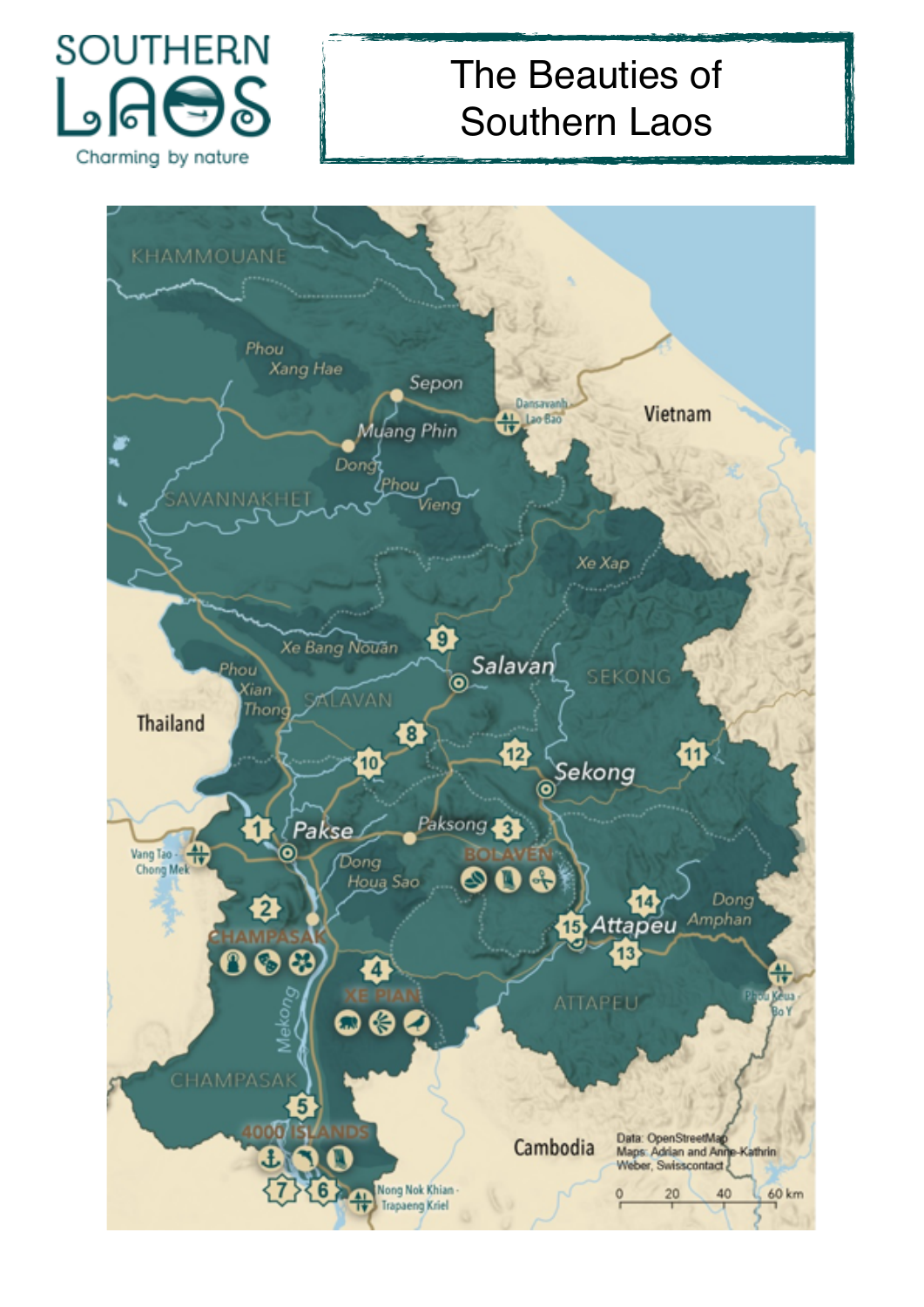

# The Beauties of Southern Laos

### **1. Mekong - Southern Laos**

The Mekong River, locally known as the mother of waters, is one of the world's greatest river systems and its high biodiversity of flora and fauna is exceptional in South East Asia. Experience untouched ways of river life. Witness farming with buffalos, fishing with hand woven nets and vegetable cultivation along the riverbanks.

### **2. Wat Phu and Champasak Town - Champasak**

This UNESCO World Heritage- listed pre-Angkorian Khmer temple complex is set in a stunning natural setting which gives it a mystical atmosphere. The Vat Phou temple complex is the cultural heart of a wider historical landscape on the plains of Champasak. Temples, water channels, tanks, settlement sites, and the ancient road to Angkor Wat.

### **3. The Bolaven Plateau: Coffee, Tea, Zip-lines and Waterfalls! - Champasak**

In the green rugged highlands of Southern Laos you can explore coffee and tea plantations and learn about the coffee production process from bean till a freshly brewed cup of coffee or if you prefer a bit more action, zip-line along tree-tops and spectacular waterfalls.

### **4. Phou Asa and the Archeological site and Elephant riding - Champasak**

The village of Kiet Nong is located just on the edge of one of the largest wetlands in the area. Here you can enjoy Elephant riding and locals can teach you how to become a Mahout. Walk up Phou Asa hill with the Elephants where you can find the ruins of an expansive archeological site.

### **5. The 4.000 Islands - Champasak**

Si Phan Don which means 4.000 Islands, is a river archipelago situated in the Mekong River near the Cambodian border. It is the place to unwind and experience traditional river-oriented village life. The three main islands are the bigger Don Kong and the two smaller twin-islands of Don Det & Don Khon. Not to mis is an attempt to see the Irrawaddy Dolphins.

### **6. Khone Phapheng Waterfall - Champasak**

Locals often refer to Khone Phapheng Waterfall as the jewel or the pearl of the Mekong, as it is Southeast Asia's largest waterfall. Millions of litres of water descend over a set of cascades making it one of the most spectacular sites in Southern Laos.

### **7. Li Phi Waterfall - Champasak**

The word Li Phi means 'spirit trap' in Lao and local people believe that the deceased spirits of humans and animals floating down the river are trapped here. The series of falls that run through various drops in this part of the Mekong River is located in an amazing natural site at Khon island.